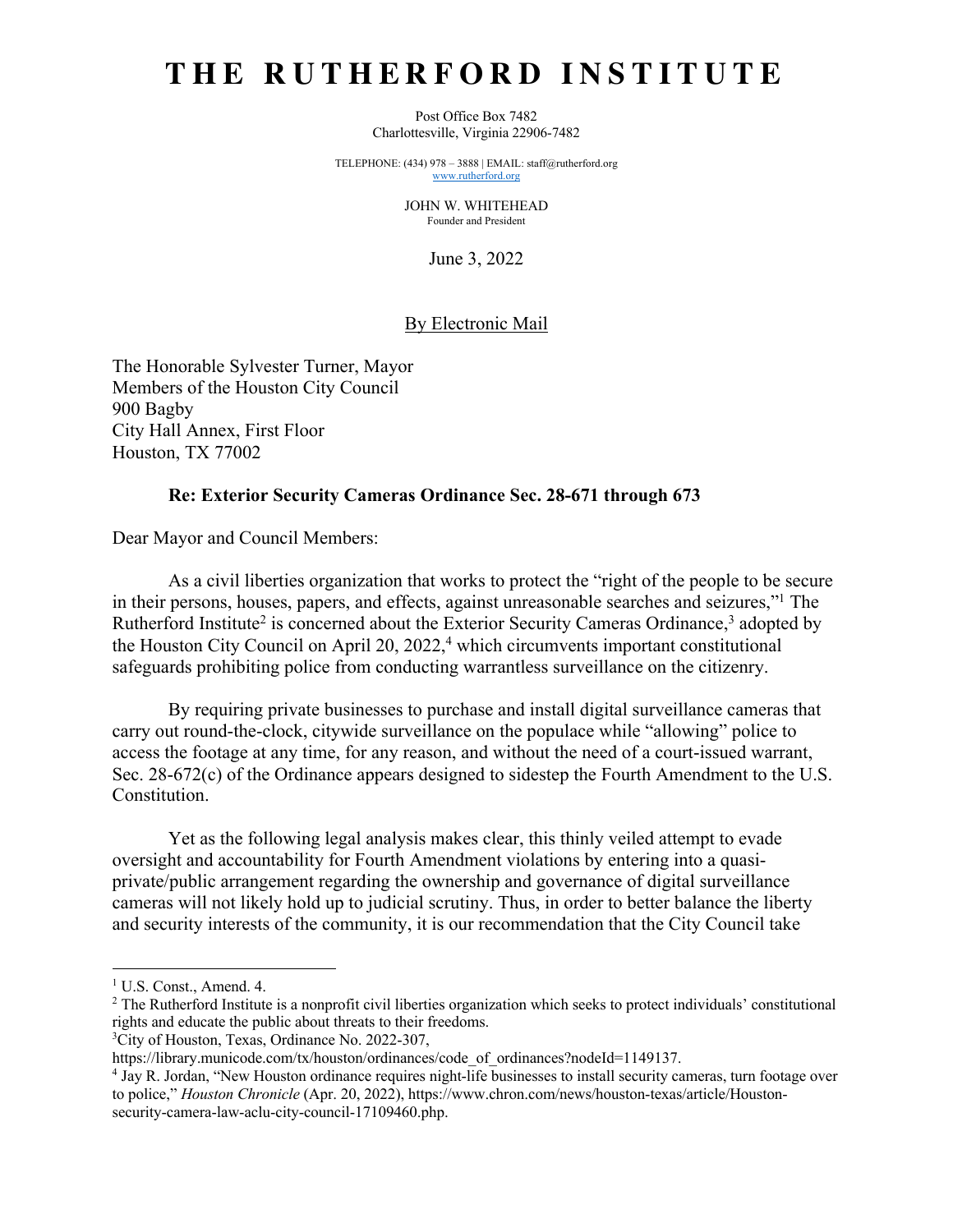preemptive measures before the Ordinance goes into effect mid-July to address the glaring constitutional concerns relating to warrantless citywide surveillance by police.

## The Exterior Security Cameras Ordinance

As part of Mayor Turner's One Safe Houston initiative, on April 20, 2022, the Houston City Council overwhelmingly passed an ordinance ostensibly aimed at addressing "an increase of violent crimes due to the pandemic, social anxiety and economic uncertainty, open carry law and a strained criminal justice system resulting in a criminal backlog of cases."5

The Exterior Security Cameras Ordinance requires certain private businesses (all bars, nightclubs, sexually-oriented businesses, convenience stores and game rooms inside city limits) to work in consultation with the Houston Police Department in order to install digital surveillance cameras that record the exterior property areas at all times. Business owners must bear the costs of the cameras, ensure the cameras are in proper working order, maintain recordings for at least 30 days, and provide video footage within 72 hours to police upon their request without a search warrant. The ordinance also requires convenience stores to place lighting, at least six foot-candles in brightness, in any place to which customers are permitted access. The lighting must be turned on between sunset and sunrise and shall not be directed onto residential properties.

The camera and lighting requirements are slated to take effect mid-July, on the 90th day following passage and approval of this ordinance. Failure to comply with the Ordinance is a punishable offense for business owners with fines of \$500 per day.6

# The Ordinance seeks to circumvent the Fourth Amendment's warrant requirement as it relates to surveillance

By placing the burden to conduct round-the-clock, citywide surveillance on private businesses, the City of Houston is clearly attempting an end-run around the Fourth Amendment's warrant requirement as it relates to surveillance by government officials.

Under the Fourth Amendment's warrant requirement, police must first obtain a courtissued search warrant before they can carry out a search of someone's person or property. In order to obtain a search warrant, police must show probable cause (supported by an oath or affirmation) that a search will uncover proof of criminal activity.

Even though police are being given carte blanche access to the surveillance footage from these digital cameras, by lodging the responsibility for the cameras with private businesses, the City is proceeding as if it is not bound by the warrant requirements of the Fourth Amendment. Consequently, the Ordinance does not require any independent intermediary such as a judge or

<sup>5</sup> "Security Camera Ordinance," Agenda Item 43, City of Houston-City Council, April 19, 2022,

https://houston.novusagenda.com/agendapublic/CoverSheet.aspx?ItemID=25591&MeetingID=536.

<sup>6</sup> Code of Ordinances, City of Houston, Texas, Sec. 28-673 and 1-6(a).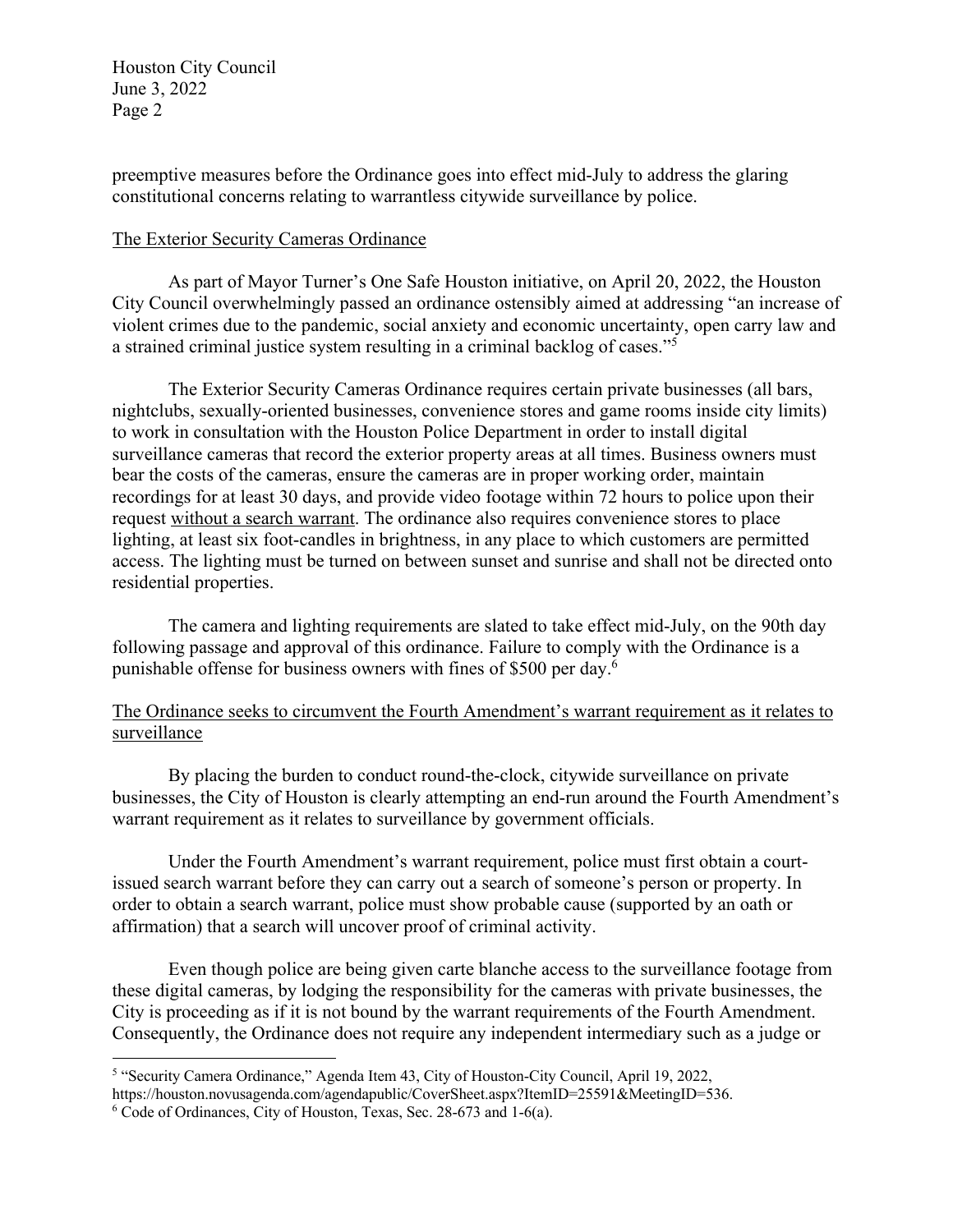magistrate to confirm that the police's demand for video footage is supported by probable cause of criminal activity under oath, it does not limit the scope of the video footage which can be requested by the police in order to prevent obtaining extra and unnecessary video footage, and it does not require the crime to be violent or even serious in relation to the Ordinance's stated goal of reducing violent crime. Moreover, while the Ordinance places a small limitation on police to obtain "video footage in connection with crime investigations," that phrase is broad, vague, and subject to abuse.

#### Warrantless surveillance could make it more difficult to prosecute lawbreakers

While the City's stated objective for this warrantless surveillance is to fight rising crime, taking shortcuts to avoid getting a search warrant may very well make it more difficult for the courts to hold suspected lawbreakers accountable for wrongdoing. For example, if video footage obtained under this statute without a search warrant is found to violate the Fourth Amendment, and the footage is necessary to prove a crime or identify an offender, it can result in the evidence being excluded from consideration at trial.<sup>7</sup> Related charges would likely be dismissed since that evidence could not be used against him.

In this way, warrantless surveillance gives rise to constitutional violations which in turn could result in violent criminals avoiding liability, thereby undermining the stated purpose of the Ordinance.

## The Ordinance creates an unjustifiably wide digital dragnet for a significant amount of noncriminal activity, resulting in the potential for abuse or misuse of video footage

Even when police do obtain video footage in connection with investigating a crime, a significant amount of non-criminal activity could also be observed after having been caught in this unjustifiably wide digital dragnet created by the Ordinance. For example, since recording is required even when businesses are closed, an owner who wants to use his business property for another purpose during off-hours, such as for a private political, religious, or romantic meeting, would also be recorded. Any of that recorded non-criminal activity obtained by police could then be used to embarrass or harass people, especially since there are no restrictions on its use or further dissemination by the police.

The U.S. Supreme Court has noted that information about a person's location "provides an intimate window into a person's life, revealing not only his particular movements, but through them his familial, political, professional, religious, and sexual associations."8 Thus, there is significant potential for abuse or misuse of video footage obtained by police through this Ordinance without the limitations which a search warrant would provide.

<sup>7</sup> *See Mapp v. Ohio*, 367 U.S. 643, 655 (1961) ("We hold that all evidence obtained by searches and seizures in violation of the Constitution is, by that same authority, inadmissible in a state court."); *Arizona v. Evans*, 514 U.S. 1 (1995) ("The exclusionary rule operates as a judicially created remedy designed to safeguard against future violations of Fourth Amendment rights through the rule's general deterrent effect.").

<sup>8</sup> *Carpenter v. U.S.*, 138 S. Ct. 2206, 2217 (2018).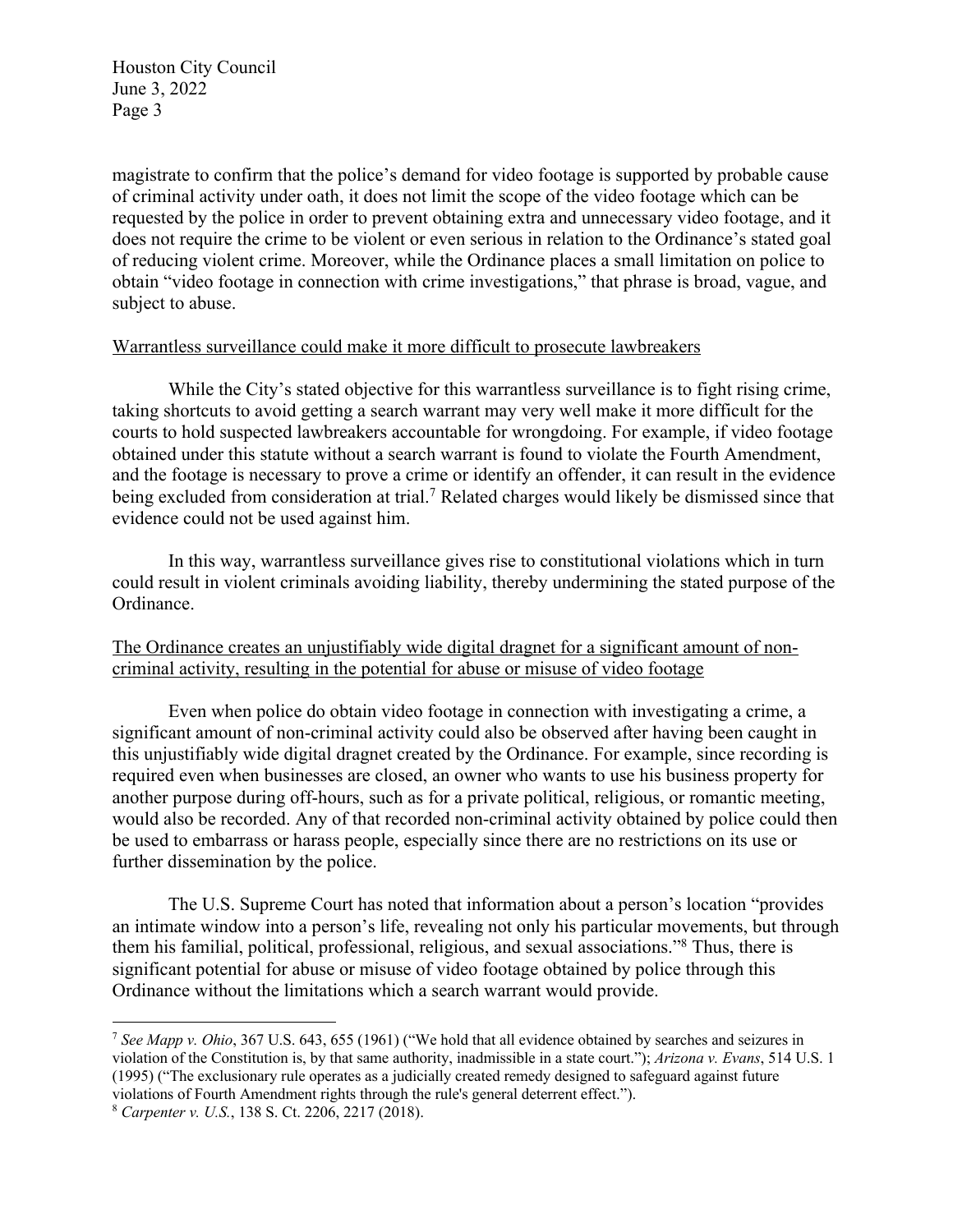#### Private businesses should not be compelled to act as extensions of law enforcement

Private, sidewalk and "public space" surveillance programs sold to communities as a sure-fire means of fighting crime have become a troubling aspect of a public-private partnership that gives government officials access to all manner of surveillance cameras on sidewalks, on buildings, on buses, and even those installed on private property that violates the spirit, if not the letter, of the Fourth Amendment.

In addition to the aforementioned privacy concerns, there are concerns about the business owners' property rights being violated by the City. Just as a "[government] cannot co-opt [private businesses] to deliver its message for it" because "the First Amendment does not permit the State to sacrifice speech for efficiency,"9 the City should not be able to commandeer private businesses and compel them to do police-work in a sacrifice of personal privacy and property rights for mere government efficiency and convenience.

Moreover, the City appears to be exploiting an alleged increase in crime as an opportunity to justify seizing greater control of private businesses and excessively surveilling the non-criminal activity of its residents. Indeed, while *lighting* has been shown to reduce crime, the City offers no evidence that continually recording activity outside of certain businesses will reduce crime or that a lack of video surveillance caused the City's alleged increase in crime.

#### The Ordinance helps give rise to a surveillance society that endangers everyone

The U.S. Supreme Court has stated that a "person does not surrender all Fourth Amendment protection by venturing into the public sphere. To the contrary, what one seeks to preserve as private, even in an area accessible to the public, may be constitutionally protected."10 Couple these surveillance cameras with facial recognition and behavior-sensing technology and you have the makings of "pre-crime" cameras, which scan your mannerisms, compare you to pre-set parameters for "normal" behavior, and alert the police if you trigger any computerized alarms as being "suspicious."

Precrime aims to prevent crimes before they happen by combining widespread surveillance, behavior prediction technologies, data mining, precognitive technology, and neighborhood and family snitch programs to enable police to capture would-be criminals before they can do any damage. However, this kind of program inevitably gives rise to a suspect society in which the burden of proof is reversed so that guilt is assumed and innocence must be proven.

As the 7th Circuit Court of Appeals has warned: "we are steadily approaching a future with a constellation of ubiquitous public and private cameras accessible to the government that catalog the movements and activities of all Americans. Foreseeable expansion in technological

<sup>9</sup> *Nat'l Inst. of Family and Life Advocates v. Becerra*, 138 S. Ct. 2361, 2376 (2018).

<sup>10</sup> *Carpenter*, 138 S. Ct. at 2217.